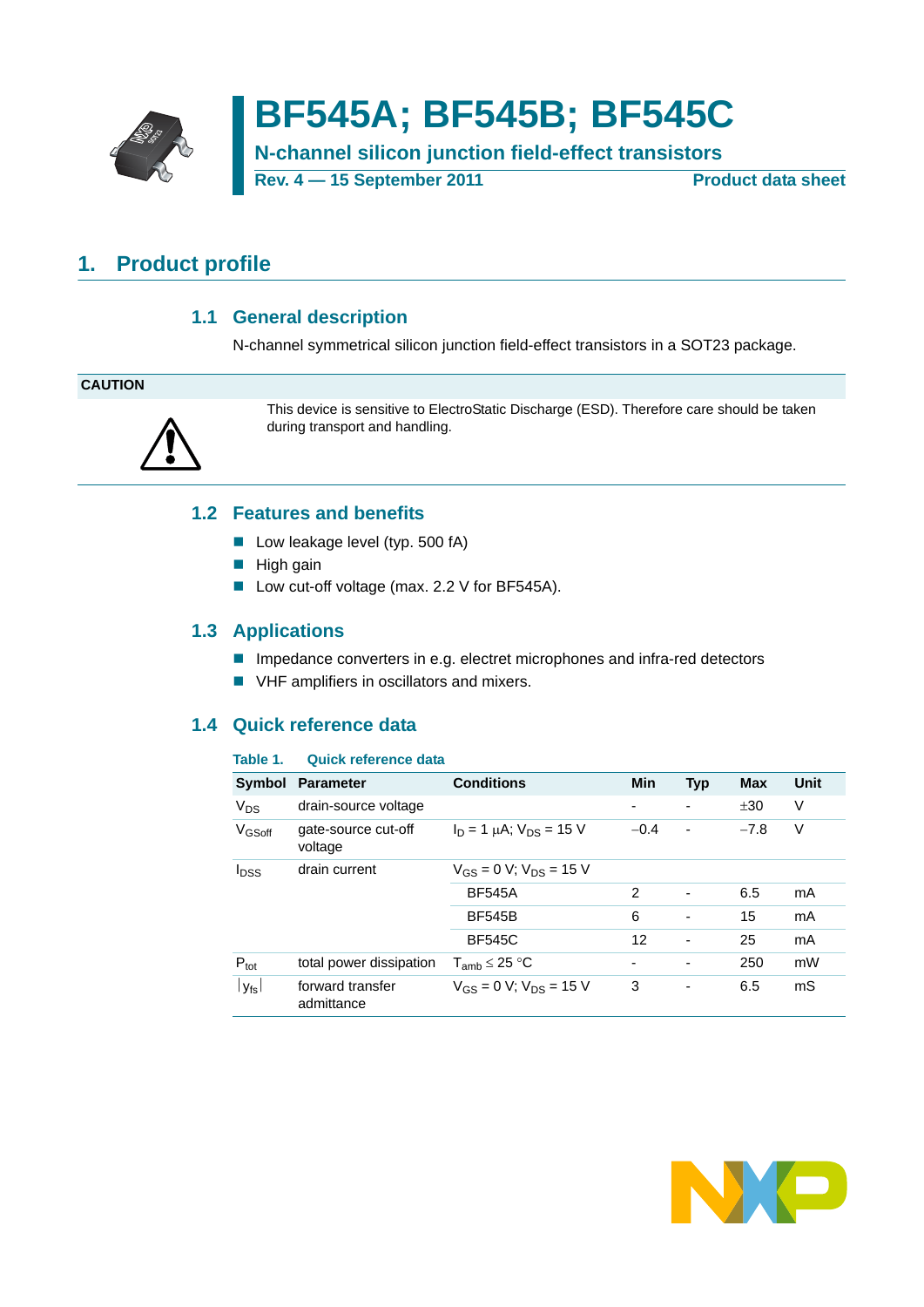**N-channel silicon junction field-effect transistors)**

## <span id="page-1-1"></span>**2. Pinning information**

| Table 2. | <b>Pinning</b>     |                                     |
|----------|--------------------|-------------------------------------|
| Pin      | <b>Description</b> | <b>Simplified outline</b><br>Symbol |
|          | source (s)         |                                     |
| 2        | drain (d)          | — d<br>C، ا                         |
| 3        | gate (g)           | sym054<br>$\sqrt{2}$                |

## <span id="page-1-2"></span>**3. Ordering information**

| Table 3.      | <b>Ordering information</b> |                                          |                   |  |  |
|---------------|-----------------------------|------------------------------------------|-------------------|--|--|
| Type number   | Package                     |                                          |                   |  |  |
|               | <b>Name</b>                 | <b>Description</b>                       | <b>Version</b>    |  |  |
| <b>BF545A</b> | -                           | plastic surface mounted package; 3 leads | SOT <sub>23</sub> |  |  |
| <b>BF545B</b> |                             |                                          |                   |  |  |
| <b>BF545C</b> |                             |                                          |                   |  |  |

## <span id="page-1-3"></span>**4. Marking**

| <b>Table 4. Marking</b> |                             |
|-------------------------|-----------------------------|
| <b>Type number</b>      | Marking code <sup>[1]</sup> |
| <b>BF545A</b>           | $20*$                       |
| <b>BF545B</b>           | $21*$                       |
| <b>BF545C</b>           | $22*$                       |

<span id="page-1-0"></span> $[1]$  \* = p: made in Hong Kong.

\* = t: made in Malaysia.

\* = W: made in China.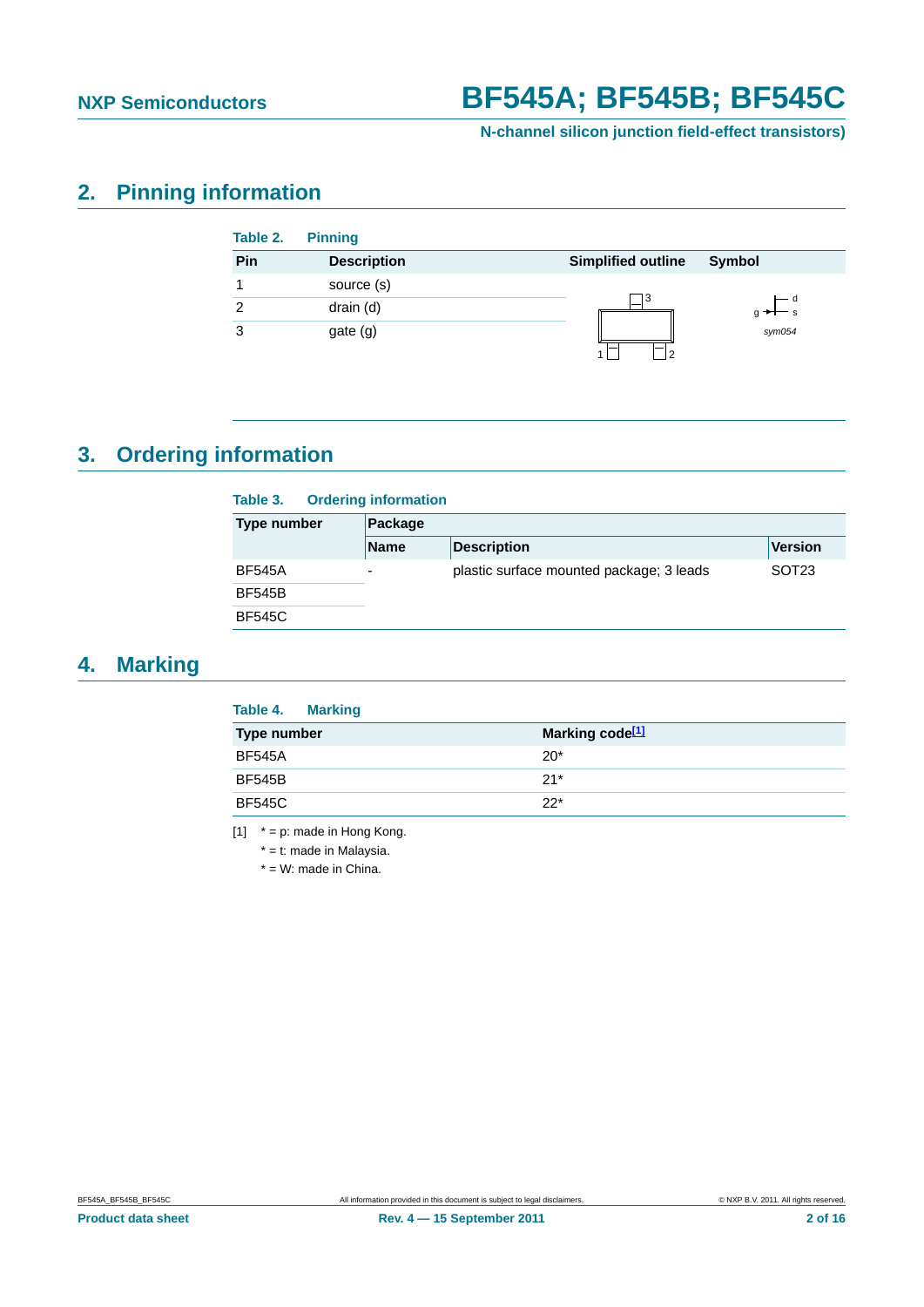## <span id="page-2-2"></span>**5. Limiting values**

| Table 5.         | <b>Limiting values</b><br>In accordance with the Absolute Maximum Rating System (IEC 60134). |                      |                                   |            |             |
|------------------|----------------------------------------------------------------------------------------------|----------------------|-----------------------------------|------------|-------------|
| <b>Symbol</b>    | <b>Parameter</b>                                                                             | <b>Conditions</b>    | Min                               | <b>Max</b> | <b>Unit</b> |
| $V_{DS}$         | drain-source voltage (DC)                                                                    |                      | ۰                                 | ±30        | V           |
| V <sub>GSO</sub> | gate-source voltage                                                                          | open drain           | ٠                                 | $-30$      | V           |
| V <sub>GDO</sub> | gate-drain voltage (DC)                                                                      | open source          | ٠                                 | $-30$      | V           |
| l <sub>G</sub>   | forward gate current (DC)                                                                    |                      |                                   | 10         | mA          |
| $P_{\text{tot}}$ | total power dissipation                                                                      | $T_{amb} \leq 25 °C$ | $[1]$<br>$\overline{\phantom{a}}$ | 250        | mW          |
| $T_{\text{stg}}$ | storage temperature                                                                          |                      | $-65$                             | $+150$     | °C          |
| $T_i$            | junction temperature                                                                         |                      | ۰                                 | 150        | °C          |

<span id="page-2-0"></span>[1] Device mounted on an FR4 printed-circuit board, maximum lead length 4 mm; mounting pad for the drain lead 10 mm2.



## <span id="page-2-3"></span>**6. Thermal characteristics**

| Table 6.      | <b>Thermal characteristics</b>                 |                   |        |      |
|---------------|------------------------------------------------|-------------------|--------|------|
| Symbol        | Parameter                                      | <b>Conditions</b> | Tvɒ    | Unit |
| $R_{th(i-a)}$ | thermal resistance from junction to<br>ambient |                   | 11,500 | K/W  |

<span id="page-2-1"></span>[1] Device mounted on an FR4 printed-circuit board, maximum lead length 4 mm; mounting pad for the drain lead 10 mm2.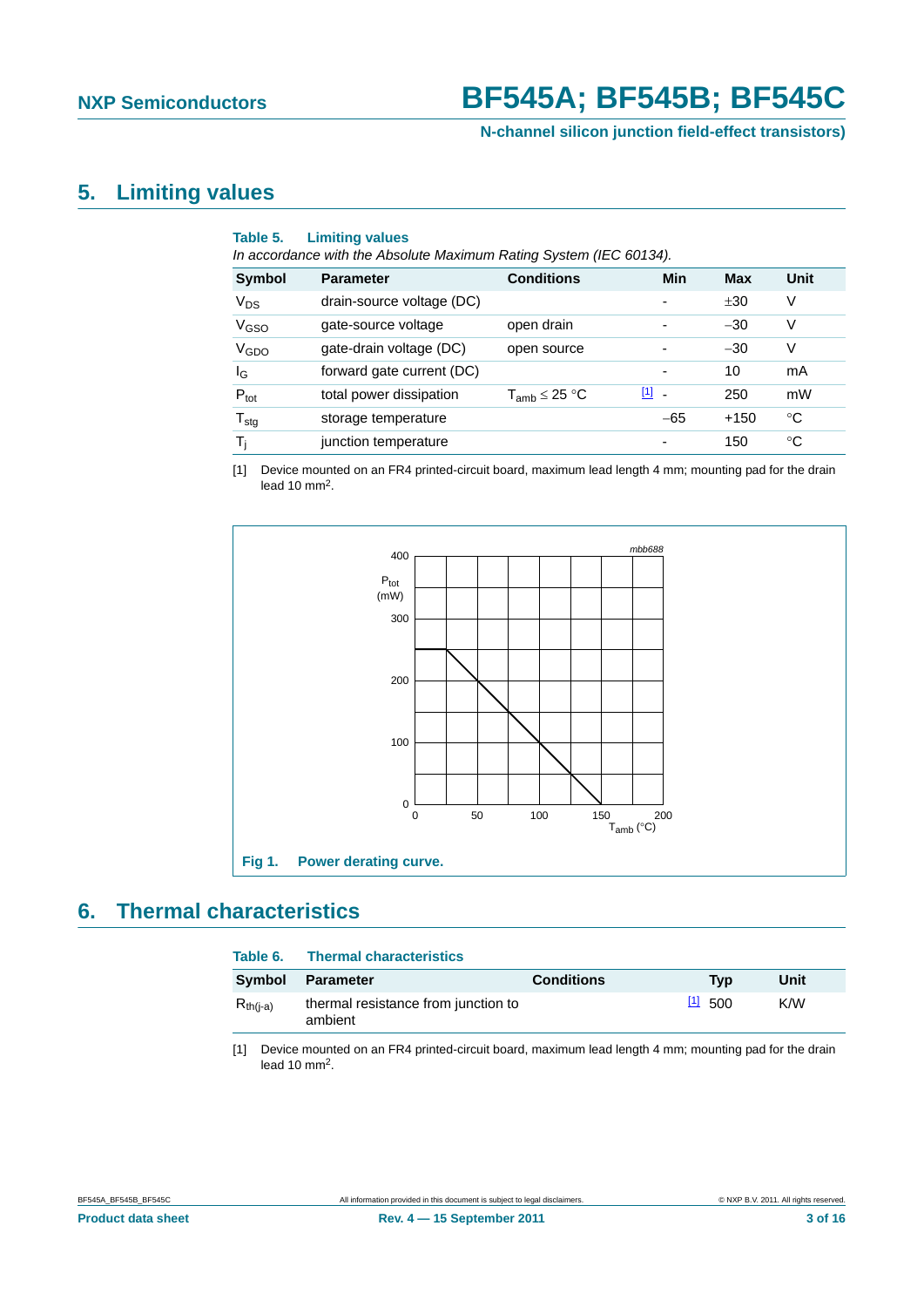## <span id="page-3-0"></span>**7. Static characteristics**

| Table 7. | <b>Static characteristics</b>             |
|----------|-------------------------------------------|
|          | $T_i = 25$ °C unless otherwise specified. |

| Symbol             | <b>Parameter</b>                   | <b>Conditions</b>                                     | Min    | <b>Typ</b>               | <b>Max</b>               | Unit    |
|--------------------|------------------------------------|-------------------------------------------------------|--------|--------------------------|--------------------------|---------|
| $V_{(BR)GSS}$      | gate-source breakdown voltage      | $I_G = -1 \mu A$ ; $V_{DS} = 0 V$                     | $-30$  |                          | $\blacksquare$           | $\vee$  |
| V <sub>GSoff</sub> | gate-source cut-off voltage        | $I_D = 200 \mu A$ ; $V_{DS} = 15 V$                   |        |                          |                          |         |
|                    |                                    | <b>BF545A</b>                                         | $-0.4$ | ٠                        | $-2.2$                   | $\vee$  |
|                    |                                    | <b>BF545B</b>                                         | $-1.6$ | ÷                        | $-3.8$                   | $\vee$  |
|                    |                                    | <b>BF545C</b>                                         | $-3.2$ | $\overline{\phantom{a}}$ | $-7.8$                   | $\vee$  |
|                    |                                    | $I_D = 1 \mu A$ ; $V_{DS} = 15 V$                     | $-0.4$ |                          | $-7.5$                   | $\vee$  |
| $I_{DSS}$          | drain current                      | $V_{GS} = 0$ V; $V_{DS} = 15$ V                       |        |                          |                          |         |
|                    |                                    | <b>BF545A</b>                                         | 2      | ٠                        | 6.5                      | mA      |
|                    |                                    | <b>BF545B</b>                                         | 6      | $\overline{\phantom{a}}$ | 15                       | mA      |
|                    |                                    | <b>BF545C</b>                                         | 12     | $\overline{\phantom{a}}$ | 25                       | mA      |
| I <sub>GSS</sub>   | gate-source leakage current        | $V_{GS}$ = -20 V; $V_{DS}$ = 0 V                      |        | $-0.5$                   | $-1000$                  | рA      |
|                    |                                    | $V_{GS} = -20 V$ ; $V_{DS} = 0 V$ ;<br>$T_i = 125 °C$ |        |                          | $-100$                   | nA      |
| $ y_{\text{fs}} $  | forward transfer admittance        | $V_{GS} = 0 V$ ; $V_{DS} = 15 V$                      | 3      | ۰                        | 6.5                      | mS      |
| $ y_{os} $         | common source output<br>admittance | $V_{GS} = 0 V$ ; $V_{DS} = 15 V$                      |        | 40                       | $\overline{\phantom{a}}$ | $\mu$ S |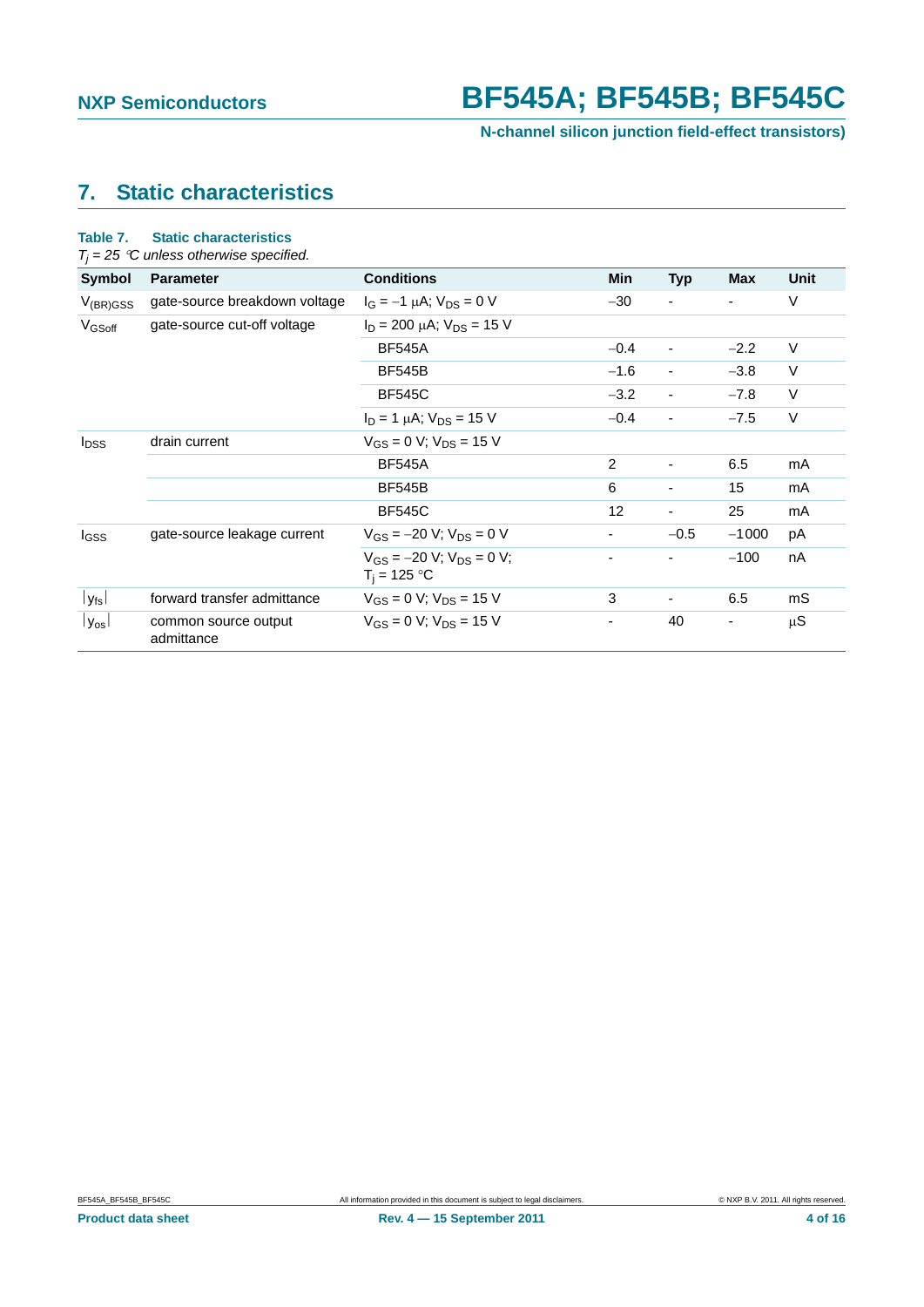**N-channel silicon junction field-effect transistors)**

## <span id="page-4-0"></span>**8. Dynamic characteristics**

| Table 8.         | <b>Dynamic characteristics</b><br>$T_{amb}$ = 25 °C unless otherwise specified. |                               |                          |            |                              |             |
|------------------|---------------------------------------------------------------------------------|-------------------------------|--------------------------|------------|------------------------------|-------------|
| Symbol           | <b>Parameter</b>                                                                | <b>Conditions</b>             | Min                      | <b>Typ</b> | <b>Max</b>                   | <b>Unit</b> |
| $C_{iss}$        | input capacitance                                                               | $V_{DS}$ = 15 V; f = 1 MHz    |                          |            |                              |             |
|                  |                                                                                 | $V_{GS} = -10 V$              |                          | 1.7        |                              | pF          |
|                  |                                                                                 | $V_{GS} = 0 V$                |                          | 3          | ٠                            | pF          |
| C <sub>rss</sub> | reverse transfer capacitance                                                    | $V_{DS}$ = 15 V; f = 1 MHz    |                          |            |                              |             |
|                  |                                                                                 | $V_{GS} = -10 V$              |                          | 0.8        |                              | pF          |
|                  |                                                                                 | $V_{GS} = 0 V$                | $\overline{\phantom{0}}$ | 0.9        | ٠                            | pF          |
| $g_{is}$         | common source input<br>conductance                                              | $V_{DS}$ = 10 V; $I_D$ = 1 mA |                          |            |                              |             |
|                  |                                                                                 | $f = 100$ MHz                 |                          | 15         |                              | $\mu S$     |
|                  |                                                                                 | $f = 450$ MHz                 |                          | 300        | ٠                            | μS          |
| $g_{fs}$         | common source transfer<br>conductance                                           | $V_{DS}$ = 10 V; $I_D$ = 1 mA |                          |            |                              |             |
|                  |                                                                                 | $f = 100$ MHz                 | $\overline{\phantom{a}}$ | 2          | $\qquad \qquad \blacksquare$ | mS          |
|                  |                                                                                 | $f = 450$ MHz                 | $\overline{\phantom{a}}$ | 1.8        | $\overline{\phantom{a}}$     | mS          |
| $g_{rs}$         | common source reverse                                                           | $V_{DS}$ = 10 V; $I_D$ = 1 mA |                          |            |                              |             |
|                  | conductance                                                                     | $f = 100$ MHz                 |                          | $-6$       |                              | $\mu S$     |
|                  |                                                                                 | $f = 450$ MHz                 |                          | $-40$      | ٠                            | μS          |
| $g_{os}$         | common source output                                                            | $V_{DS}$ = 10 V; $I_D$ = 1 mA |                          |            |                              |             |
|                  | conductance                                                                     | $f = 100$ MHz                 |                          | 30         | $\overline{a}$               | $\mu S$     |
|                  |                                                                                 | $f = 450$ MHz                 |                          | 60         |                              | μS          |

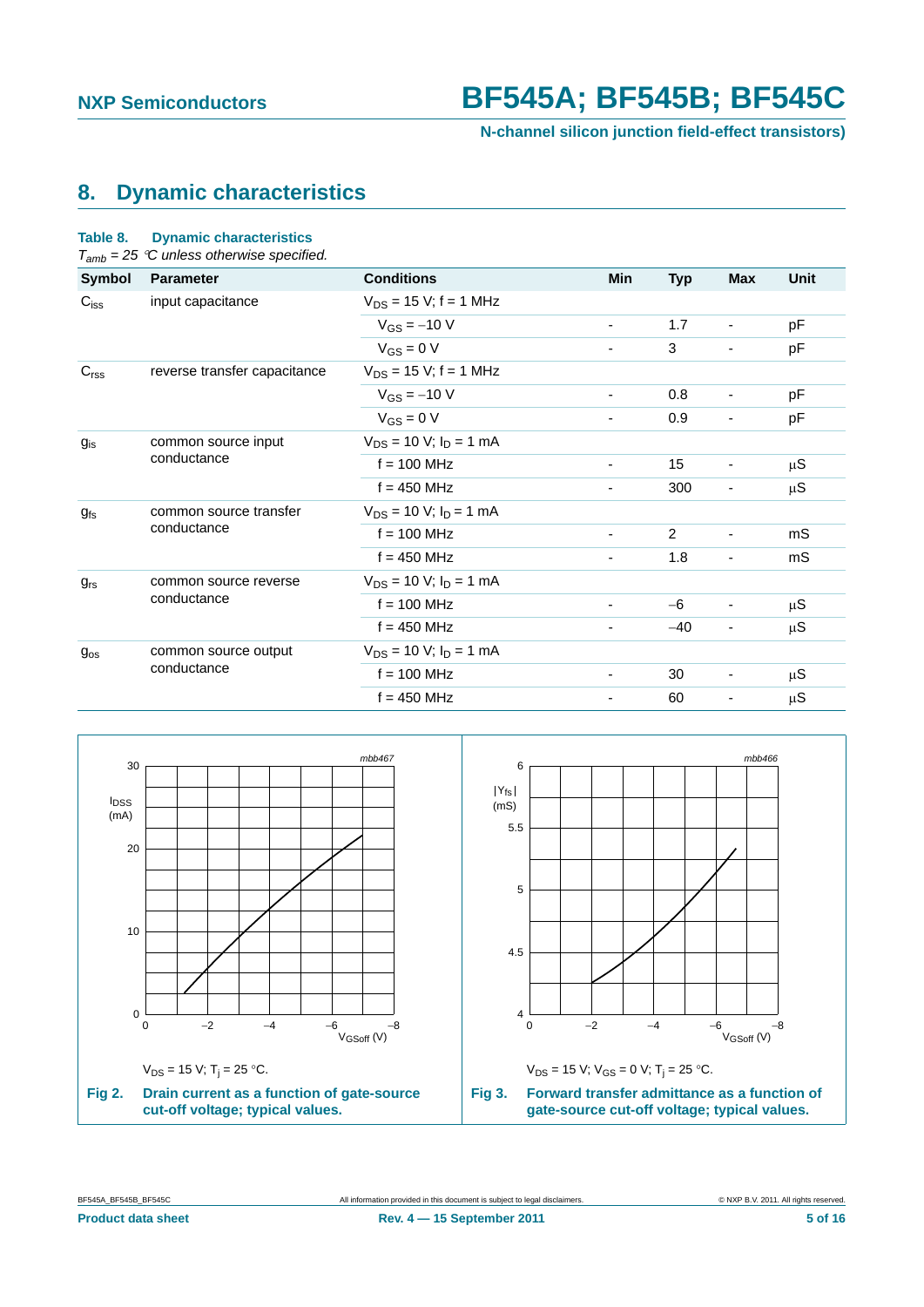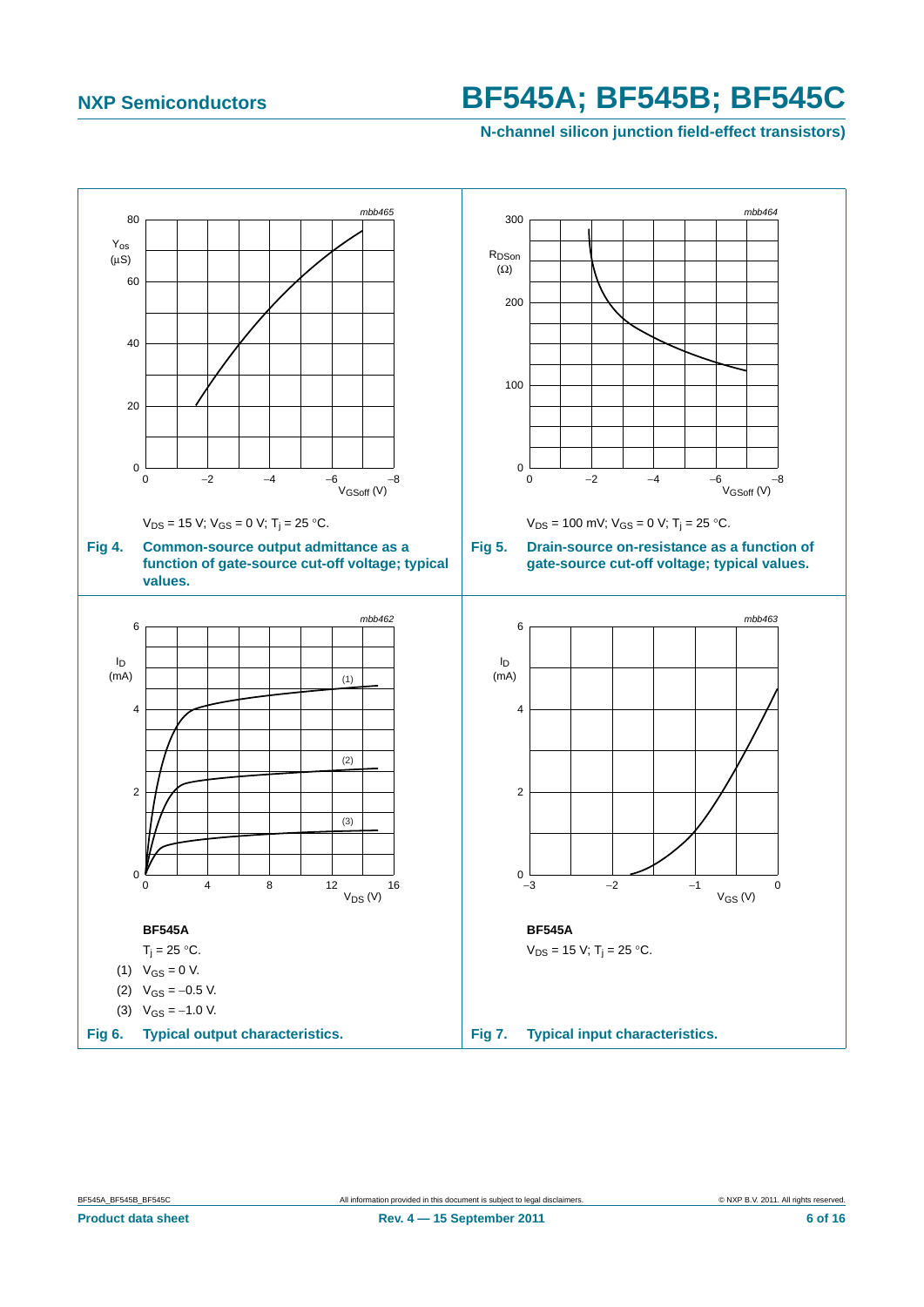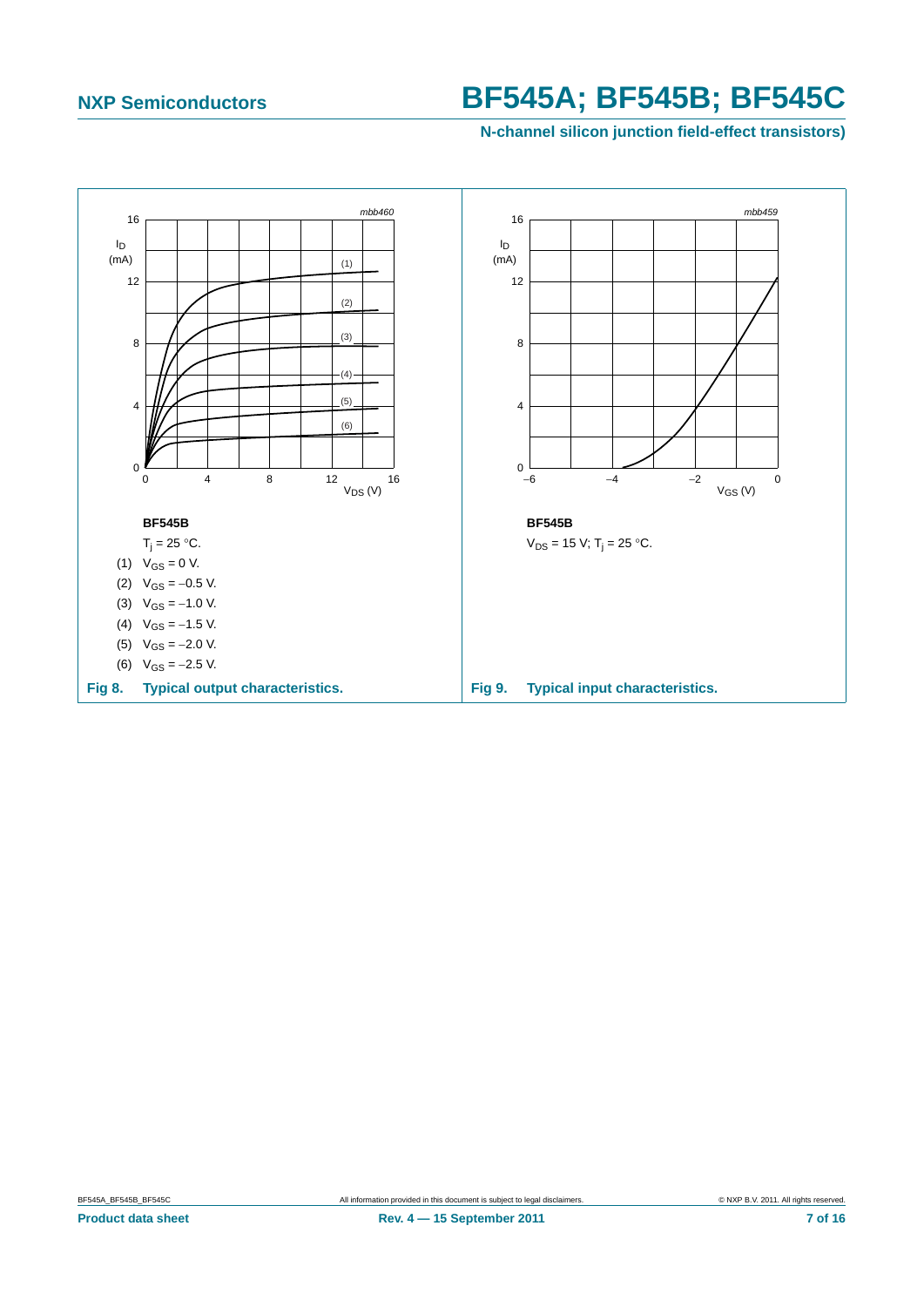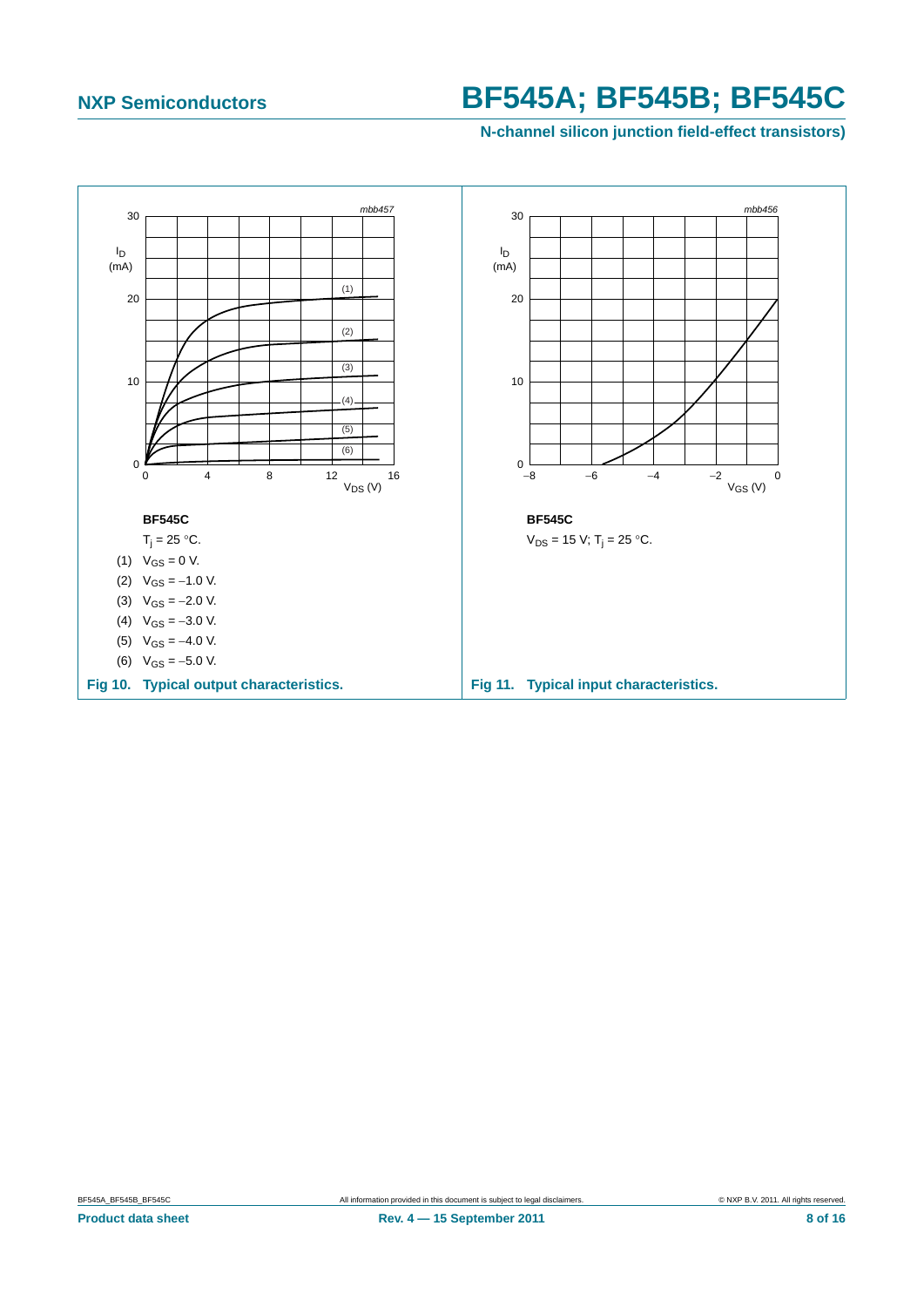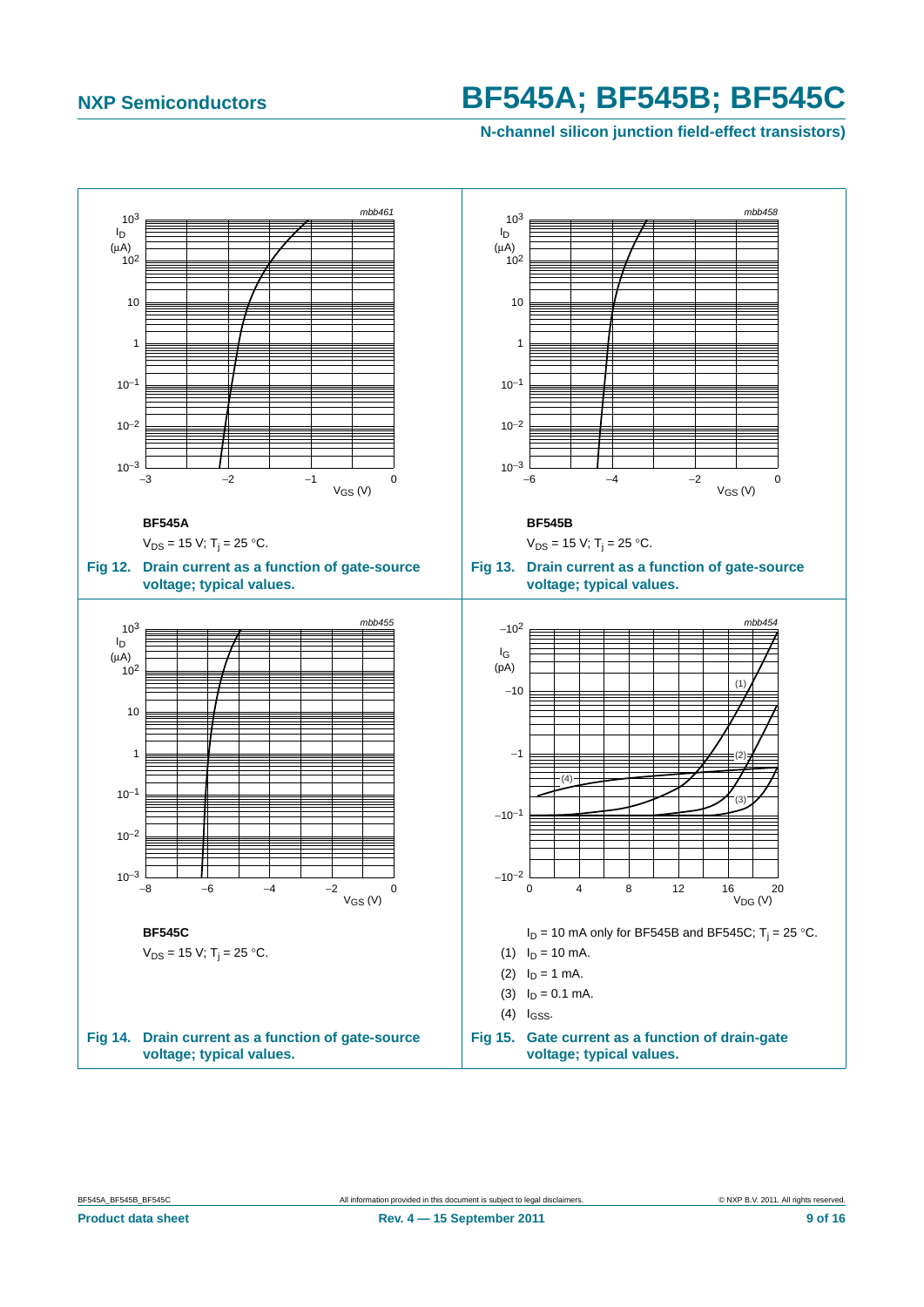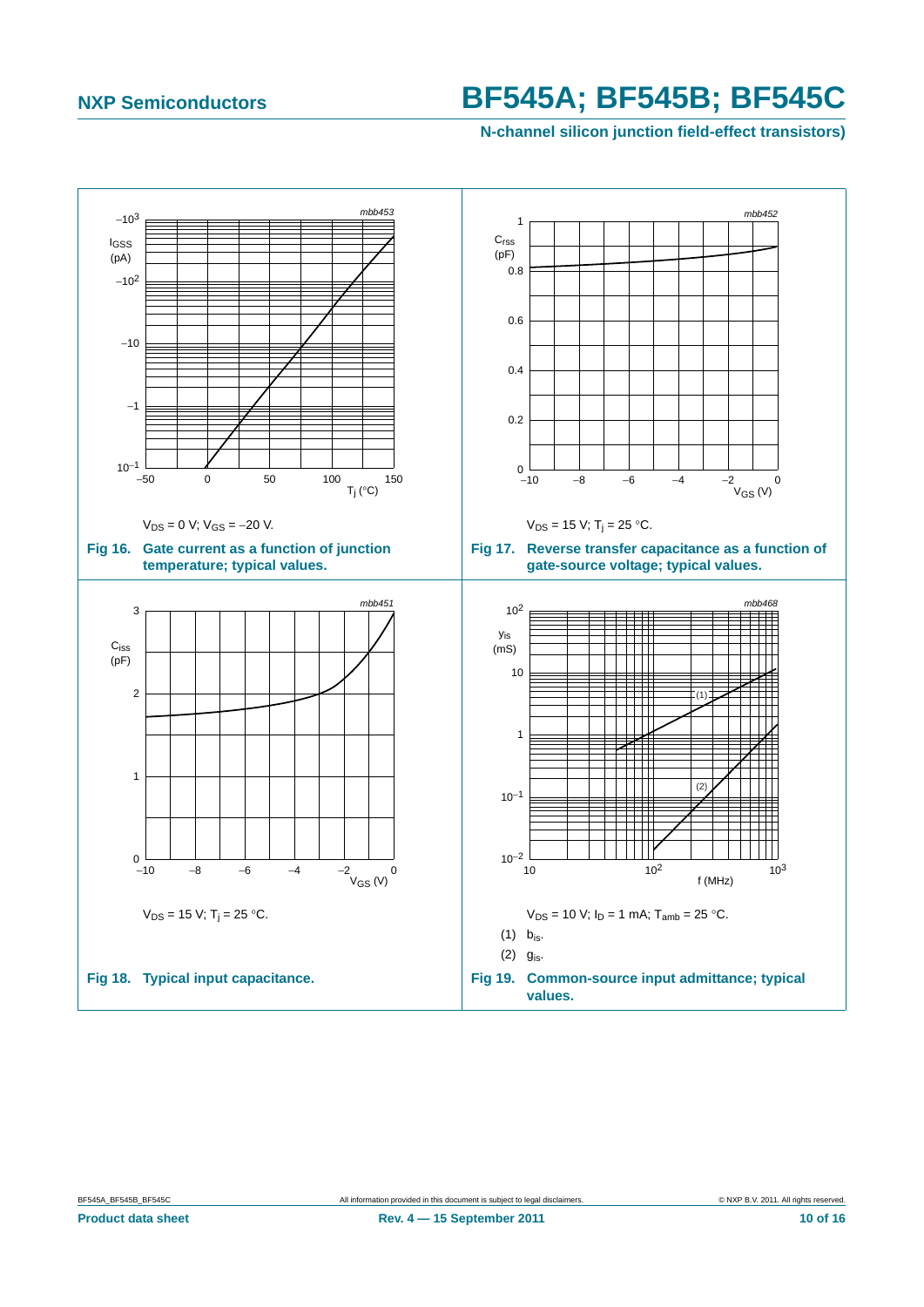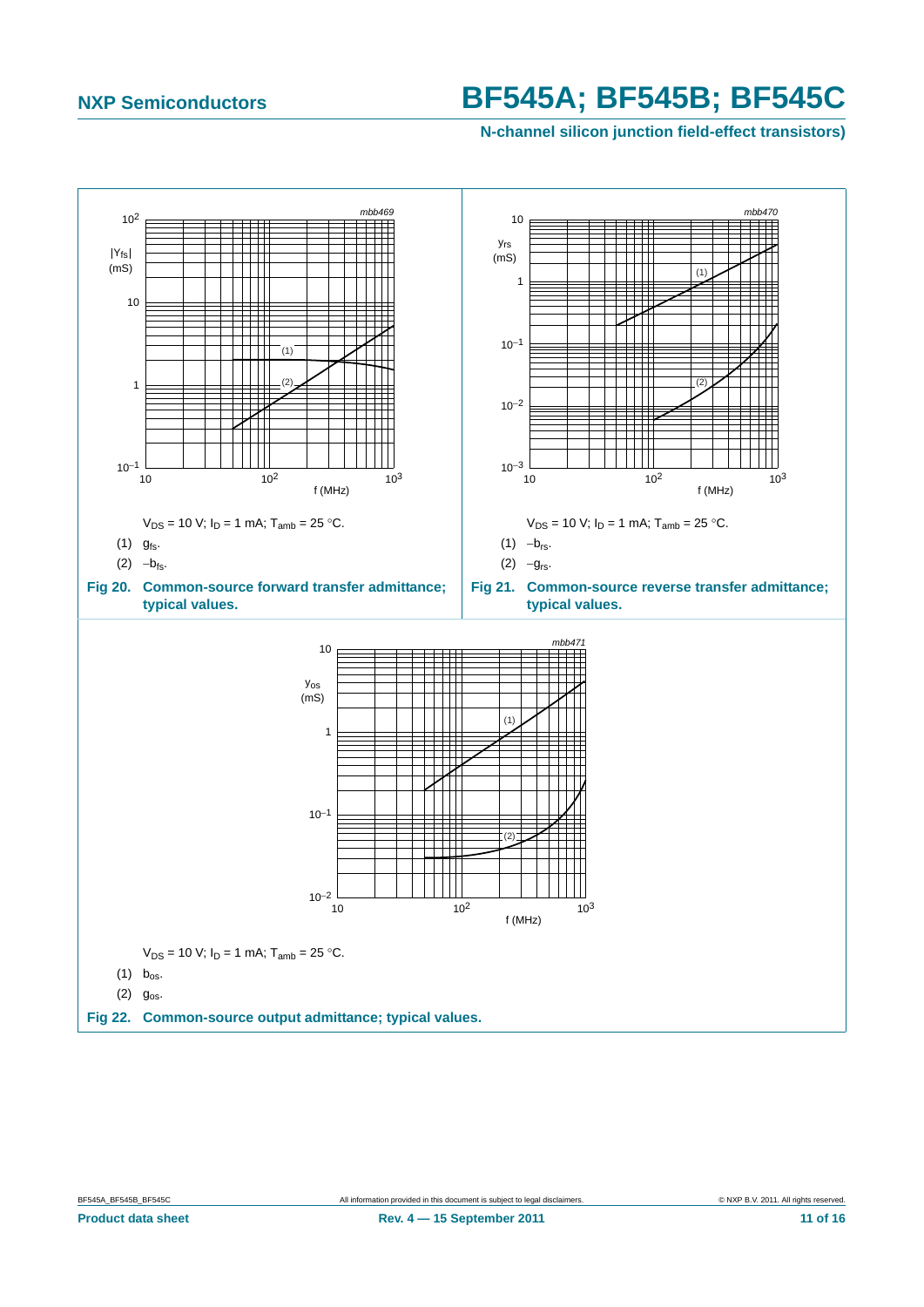**N-channel silicon junction field-effect transistors)**

## <span id="page-11-0"></span>**9. Package outline**



#### **Fig 23. Package outline.**

BF545A\_BF545B\_BF545C All information provided in this document is subject to legal disclaimers. © NXP B.V. 2011. All rights reserved.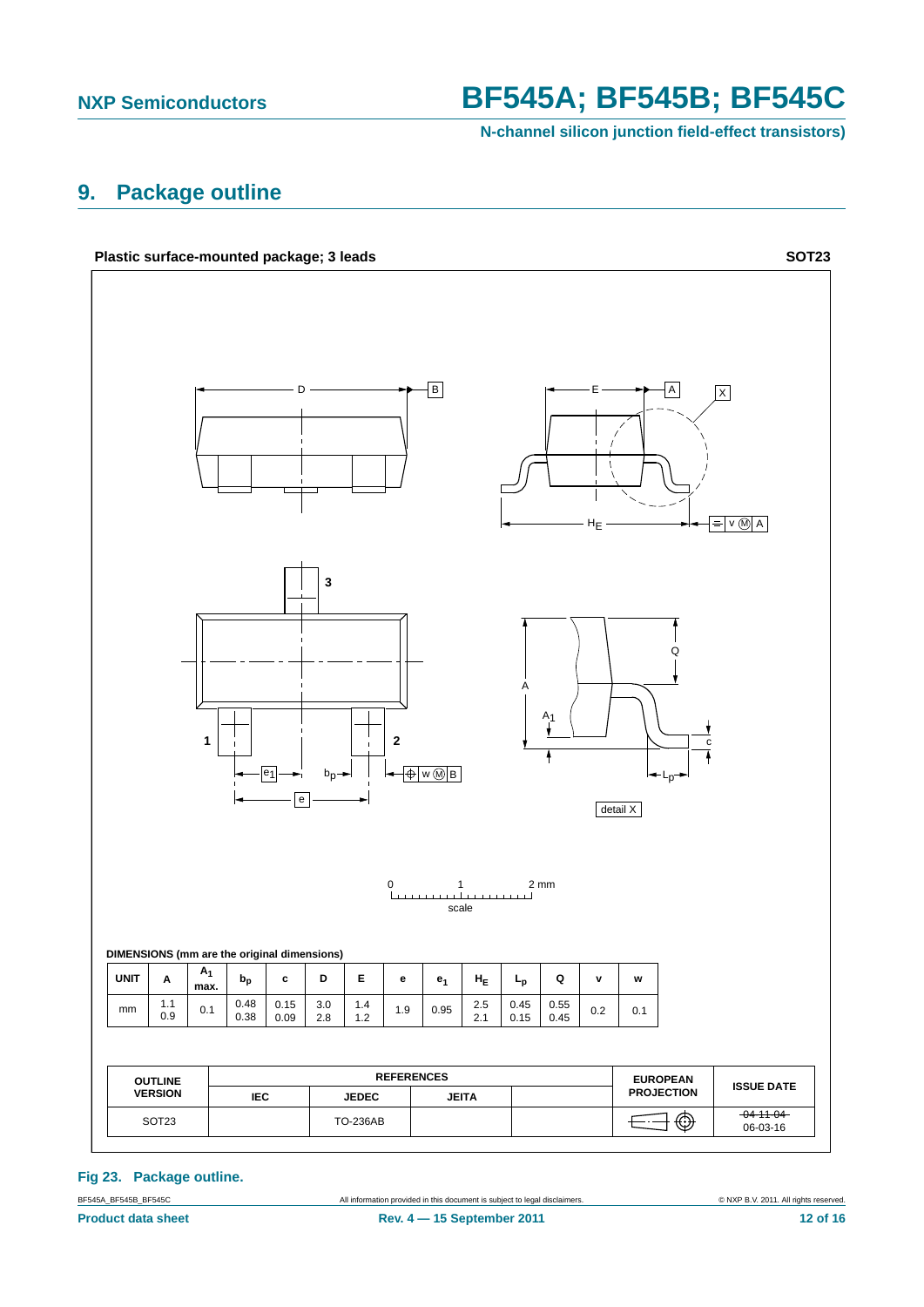## <span id="page-12-0"></span>**10. Revision history**

| Table 9.<br><b>Revision history</b>                   |              |                                                                            |                                 |                                                                                   |
|-------------------------------------------------------|--------------|----------------------------------------------------------------------------|---------------------------------|-----------------------------------------------------------------------------------|
| Document ID                                           | Release date | Data sheet status                                                          | <b>Change notice Supersedes</b> |                                                                                   |
| BF545A BF545B BF545C v.4                              | 20110915     | Product data sheet                                                         | $\blacksquare$                  | BF545A BF545B BF545C v.3                                                          |
| Modifications:                                        |              | guidelines of NXP Semiconductors.                                          |                                 | The format of this data sheet has been redesigned to comply with the new identity |
|                                                       |              | • Legal texts have been adapted to the new company name where appropriate. |                                 |                                                                                   |
|                                                       |              | • Package outline drawings have been updated to the latest version.        |                                 |                                                                                   |
| BF545A BF545B BF545C v.3 20040805<br>(9397 750 13391) |              | Product data sheet                                                         | $\blacksquare$                  | BF545A-B-C v.2                                                                    |
| BF545A-B-C v.2                                        | 19960729     | Product specification                                                      | $\overline{\phantom{a}}$        | ۰                                                                                 |
|                                                       |              |                                                                            |                                 |                                                                                   |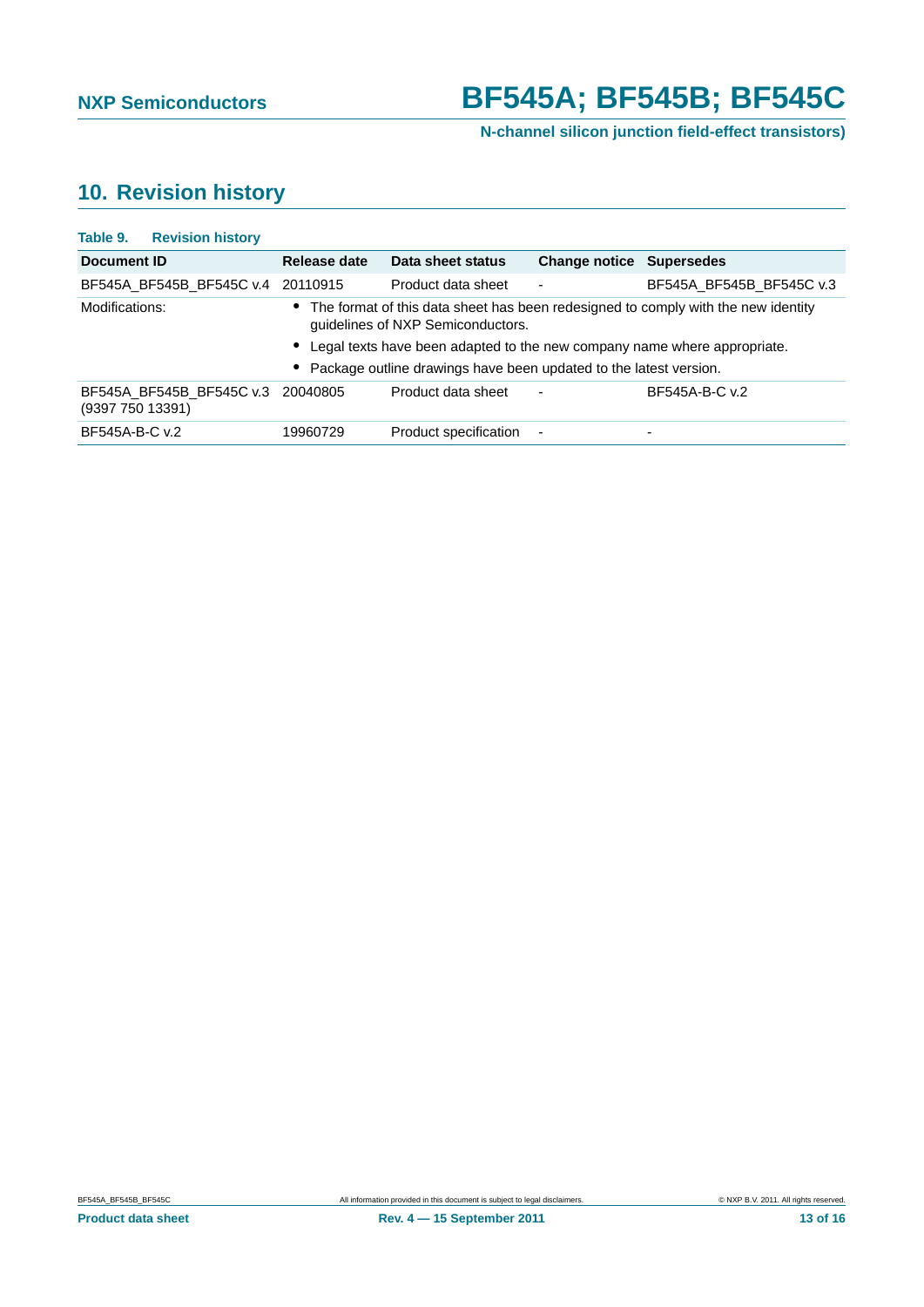## <span id="page-13-0"></span>**11. Legal information**

#### <span id="page-13-1"></span>**11.1 Data sheet status**

| Document status[1][2]          | <b>Product status</b> <sup>[3]</sup> | <b>Definition</b>                                                                     |
|--------------------------------|--------------------------------------|---------------------------------------------------------------------------------------|
| Objective [short] data sheet   | Development                          | This document contains data from the objective specification for product development. |
| Preliminary [short] data sheet | Qualification                        | This document contains data from the preliminary specification.                       |
| Product [short] data sheet     | Production                           | This document contains the product specification.                                     |

[1] Please consult the most recently issued document before initiating or completing a design.

[2] The term 'short data sheet' is explained in section "Definitions".

[3] The product status of device(s) described in this document may have changed since this document was published and may differ in case of multiple devices. The latest product status<br>information is available on the Intern

#### <span id="page-13-2"></span>**11.2 Definitions**

**Draft —** The document is a draft version only. The content is still under internal review and subject to formal approval, which may result in modifications or additions. NXP Semiconductors does not give any representations or warranties as to the accuracy or completeness of information included herein and shall have no liability for the consequences of use of such information.

**Short data sheet —** A short data sheet is an extract from a full data sheet with the same product type number(s) and title. A short data sheet is intended for quick reference only and should not be relied upon to contain detailed and full information. For detailed and full information see the relevant full data sheet, which is available on request via the local NXP Semiconductors sales office. In case of any inconsistency or conflict with the short data sheet, the full data sheet shall prevail.

**Product specification —** The information and data provided in a Product data sheet shall define the specification of the product as agreed between NXP Semiconductors and its customer, unless NXP Semiconductors and customer have explicitly agreed otherwise in writing. In no event however, shall an agreement be valid in which the NXP Semiconductors product is deemed to offer functions and qualities beyond those described in the Product data sheet.

### <span id="page-13-3"></span>**11.3 Disclaimers**

**Limited warranty and liability —** Information in this document is believed to be accurate and reliable. However, NXP Semiconductors does not give any representations or warranties, expressed or implied, as to the accuracy or completeness of such information and shall have no liability for the consequences of use of such information.

In no event shall NXP Semiconductors be liable for any indirect, incidental, punitive, special or consequential damages (including - without limitation - lost profits, lost savings, business interruption, costs related to the removal or replacement of any products or rework charges) whether or not such damages are based on tort (including negligence), warranty, breach of contract or any other legal theory.

Notwithstanding any damages that customer might incur for any reason whatsoever, NXP Semiconductors' aggregate and cumulative liability towards customer for the products described herein shall be limited in accordance with the *Terms and conditions of commercial sale* of NXP Semiconductors.

**Right to make changes —** NXP Semiconductors reserves the right to make changes to information published in this document, including without limitation specifications and product descriptions, at any time and without notice. This document supersedes and replaces all information supplied prior to the publication hereof.

**Suitability for use —** NXP Semiconductors products are not designed, authorized or warranted to be suitable for use in life support, life-critical or safety-critical systems or equipment, nor in applications where failure or

malfunction of an NXP Semiconductors product can reasonably be expected to result in personal injury, death or severe property or environmental damage. NXP Semiconductors accepts no liability for inclusion and/or use of NXP Semiconductors products in such equipment or applications and therefore such inclusion and/or use is at the customer's own risk.

**Applications —** Applications that are described herein for any of these products are for illustrative purposes only. NXP Semiconductors makes no representation or warranty that such applications will be suitable for the specified use without further testing or modification.

Customers are responsible for the design and operation of their applications and products using NXP Semiconductors products, and NXP Semiconductors accepts no liability for any assistance with applications or customer product design. It is customer's sole responsibility to determine whether the NXP Semiconductors product is suitable and fit for the customer's applications and products planned, as well as for the planned application and use of customer's third party customer(s). Customers should provide appropriate design and operating safeguards to minimize the risks associated with their applications and products.

NXP Semiconductors does not accept any liability related to any default, damage, costs or problem which is based on any weakness or default in the customer's applications or products, or the application or use by customer's third party customer(s). Customer is responsible for doing all necessary testing for the customer's applications and products using NXP Semiconductors products in order to avoid a default of the applications and the products or of the application or use by customer's third party customer(s). NXP does not accept any liability in this respect.

**Limiting values —** Stress above one or more limiting values (as defined in the Absolute Maximum Ratings System of IEC 60134) will cause permanent damage to the device. Limiting values are stress ratings only and (proper) operation of the device at these or any other conditions above those given in the Recommended operating conditions section (if present) or the Characteristics sections of this document is not warranted. Constant or repeated exposure to limiting values will permanently and irreversibly affect the quality and reliability of the device.

**Terms and conditions of commercial sale —** NXP Semiconductors products are sold subject to the general terms and conditions of commercial sale, as published at<http://www.nxp.com/profile/terms>, unless otherwise agreed in a valid written individual agreement. In case an individual agreement is concluded only the terms and conditions of the respective agreement shall apply. NXP Semiconductors hereby expressly objects to applying the customer's general terms and conditions with regard to the purchase of NXP Semiconductors products by customer.

**No offer to sell or license —** Nothing in this document may be interpreted or construed as an offer to sell products that is open for acceptance or the grant, conveyance or implication of any license under any copyrights, patents or other industrial or intellectual property rights.

**Export control —** This document as well as the item(s) described herein may be subject to export control regulations. Export might require a prior authorization from national authorities.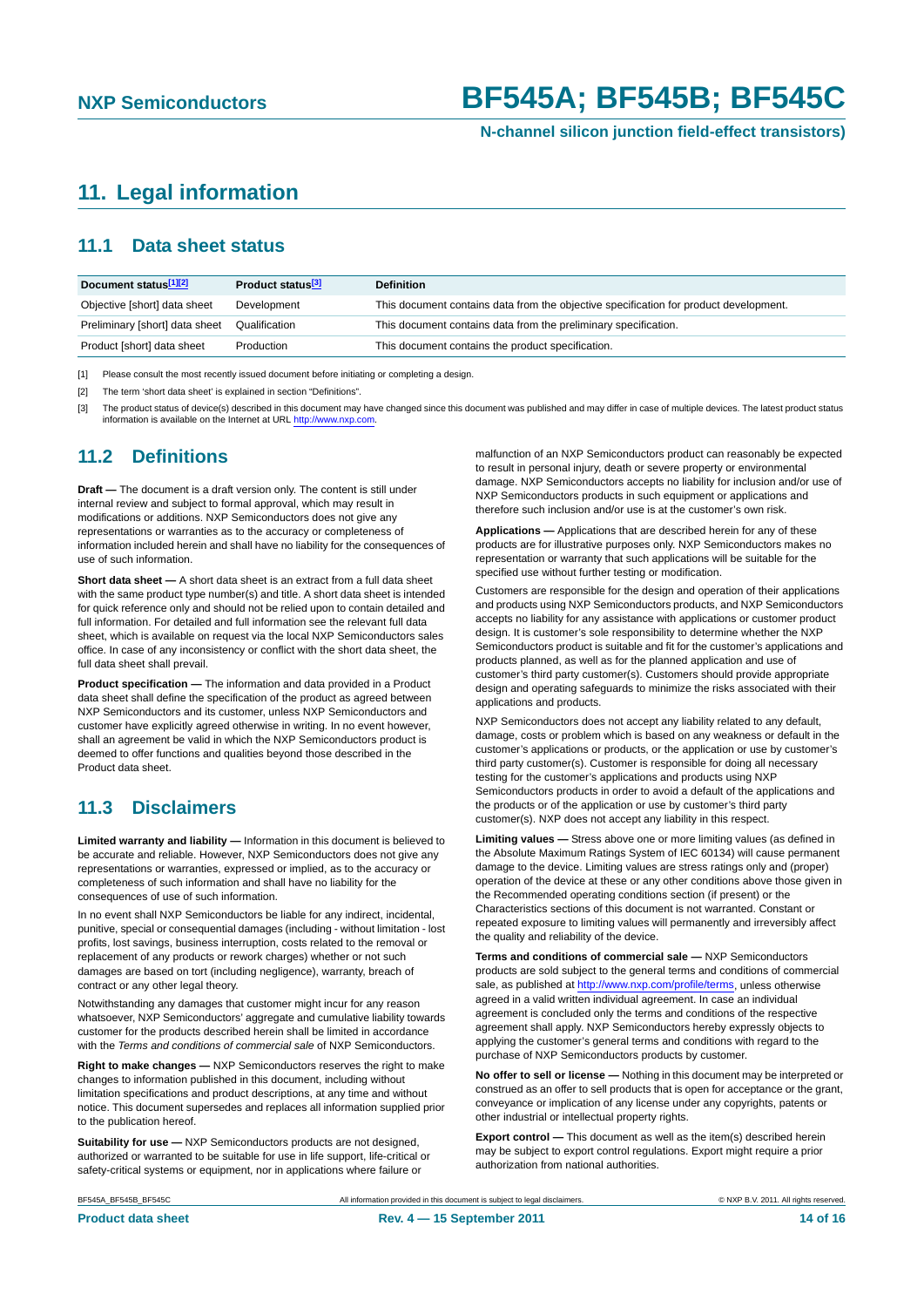**N-channel silicon junction field-effect transistors)**

**Quick reference data —** The Quick reference data is an extract of the product data given in the Limiting values and Characteristics sections of this document, and as such is not complete, exhaustive or legally binding.

**Non-automotive qualified products —** Unless this data sheet expressly states that this specific NXP Semiconductors product is automotive qualified, the product is not suitable for automotive use. It is neither qualified nor tested in accordance with automotive testing or application requirements. NXP Semiconductors accepts no liability for inclusion and/or use of non-automotive qualified products in automotive equipment or applications.

In the event that customer uses the product for design-in and use in automotive applications to automotive specifications and standards, customer (a) shall use the product without NXP Semiconductors' warranty of the

## <span id="page-14-1"></span>**12. Contact information**

product for such automotive applications, use and specifications, and (b) whenever customer uses the product for automotive applications beyond NXP Semiconductors' specifications such use shall be solely at customer's own risk, and (c) customer fully indemnifies NXP Semiconductors for any liability, damages or failed product claims resulting from customer design and use of the product for automotive applications beyond NXP Semiconductors' standard warranty and NXP Semiconductors' product specifications.

### <span id="page-14-0"></span>**11.4 Trademarks**

Notice: All referenced brands, product names, service names and trademarks are the property of their respective owners.

For more information, please visit: **http://www.nxp.com**

For sales office addresses, please send an email to: **salesaddresses@nxp.com**